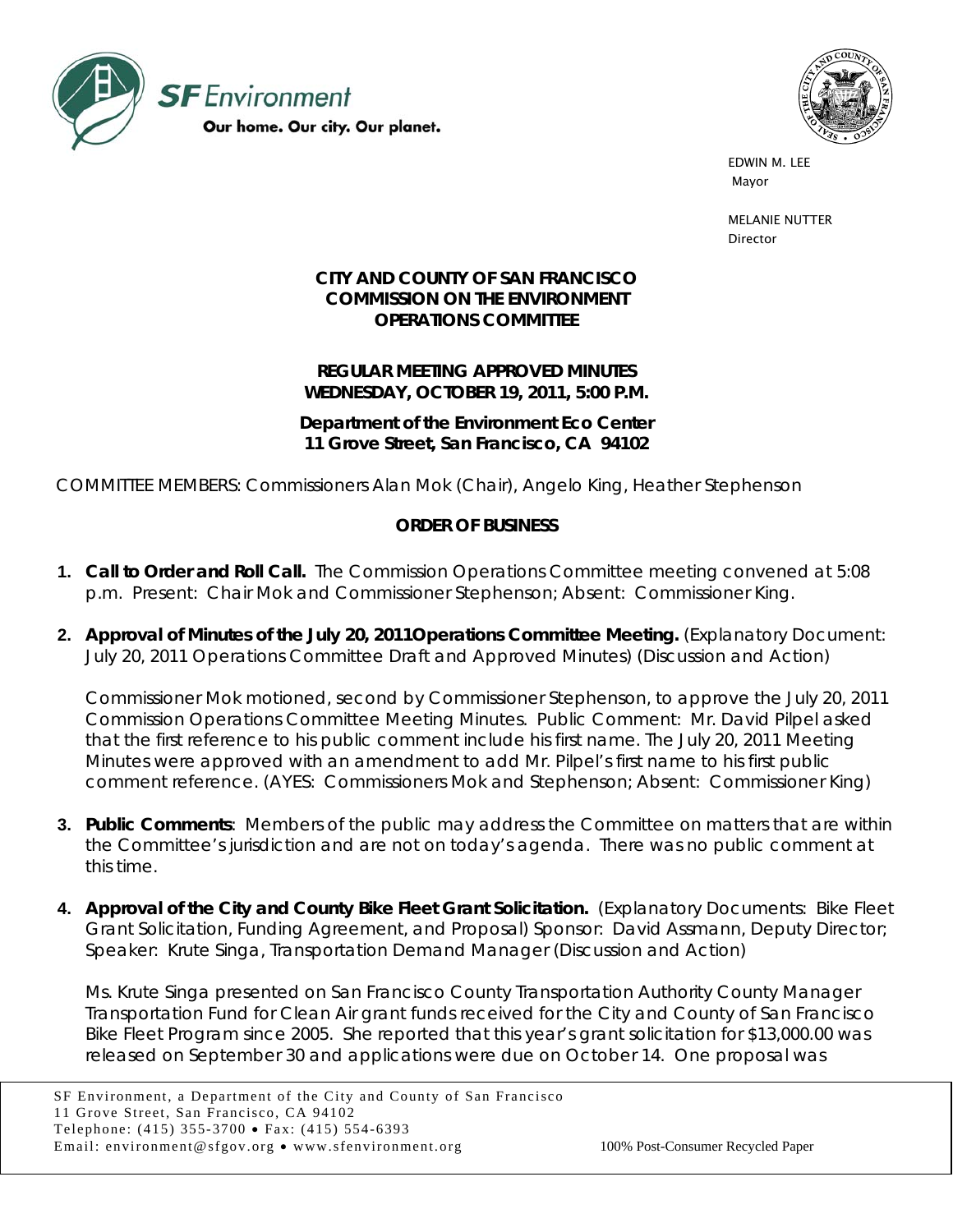received from the San Francisco Bicycle Coalition that the Department is in the process of selecting to work on the program. The grant funding for this program will end on December 1, 2012.

Ms. Singa reported that the Bike Fleet program will provide City departments with bicycles and related accessories so they can use bicycles during work hours for work-related trips. The 2010 Bike Fleet Survey results showed a reduction in vehicle fleet use as a result of this program. Requests were made for the Department of the Environment to provide more support and training, which were incorporated into this grant solicitation. She reported on the tasks that the Department and subcontractor would be involved with that include conducting site visits, creating toolkits and outreach material, procuring bicycles and equipment, conducting training sessions, and administering a survey.

Commissioner Mok inquired about the outreach that would be required to administer the program. Ms. Singa reported that the Department has been conducting outreach to City departments and new employees on a regular basis, and that there is now a waiting list of departments and staff who have requested bikes. The funds are focused on departments on the waiting list. The trainings and toolkits are targeted to every staff member and department who received bicycles since 2005.

Commissioner Stephenson pointed out that the proposal exceeds the maximum amount of the grant. Deputy Director Assmann stated that the proposal cannot exceed the maximum of \$13,000.00, and pointed out that the dates on the grant should be changed from September 30, 2011 and October 14, 2010 to 2011 respectively.

Public Comment: Mr. David Pilpel inquired whether the grant solicitation was subject to approval by the full Commission or Committee. Deputy Director Assmann reported that the Operations Committee customarily approves Department grants. Mr. Pilpel inquired about the distinction of work between the Department of the Environment and Bicycle Coalition in administering this program. Ms. Singa reported that since inception of the program in 2005, the Department has been providing outreach, managing the wait list, procuring bicycles and equipment, and providing all the materials, signage and administrative setup. The scope is now being expanded to develop a toolkit that will serve as a department guide, administering a survey, and conducting trainings. The contractor will primarily be providing the Department support in developing the toolkit and leading trainings.

Upon Motion by Commissioner Mok, second by Commissioner Stephenson, the Bike Fleet Grant solicitation was approved. (AYES: Commissioners Mok and Stephenson; Absent: Commissioner King)

**5. Environmental Justice Program—Update on Environmental Justice Grants and Special Projects.**  (Explanatory Document: Environmental Justice Grant Recipients and List of Incoming Grants 2001-2011) Sponsor: David Assmann, Deputy Director; Speaker: Anne Eng, Environmental Justice Program Manager (Informational Presentation and Discussion)

Ms. Anne Eng introduced Environmental Justice staff in attendance at the meeting. She reported on the \$13 million dollar grant funding that the Environmental Justice program had received from the state and awarded over the past ten years for staff support and to various grant recipients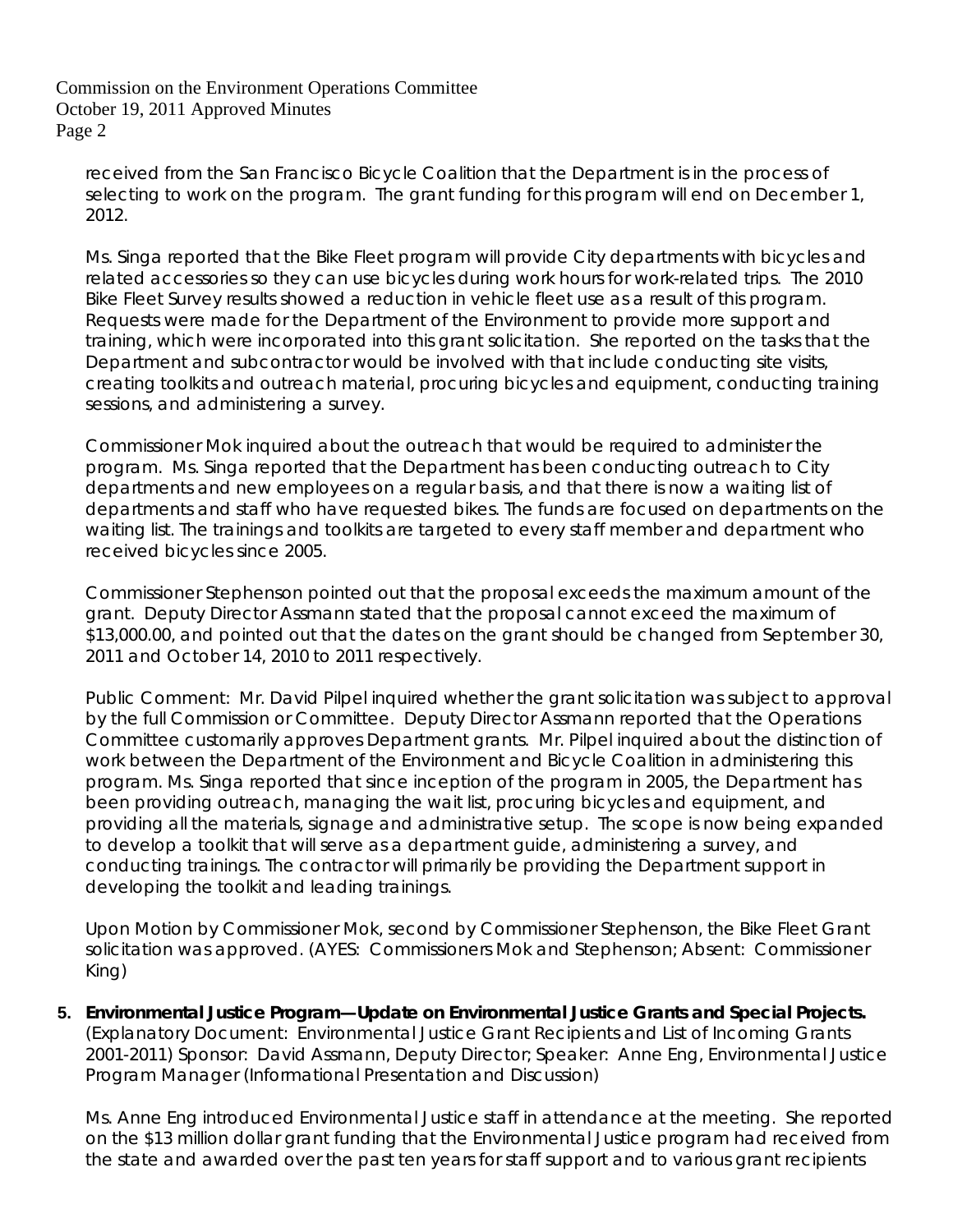(see explanatory document) to carry out programs in underserved neighborhoods. The fund is now coming to a close with \$500,000 left in reserve. In addition to this grant, the Environmental Justice program received supplemental funding from non-city sources to support programs such as the Bayview Farmers Market and the Healthy Homes project.

Ms. Eng reported that the Environmental Justice Strategic Plan that is part of the Department's overall Strategic Plan was reviewed and approved by the Commission at a previous meeting (explanatory document: Environmental Justice Strategic Plan). The Environmental Justice Program will be refining its Strategic Plan and transitioning from grant-making to a service provider role. In this process, grant recipients and community stakeholders will be surveyed in order to make sure that the Environmental Justice program goals and objectives are aligned with the community. Ms. Eng discussed work accomplished with the use of grant funds in southeast neighborhoods that include establishing community gardens and urban agriculture projects, installation of over 100 solar systems, and additional energy efficiency and renewable energy projects. Work will continue in the areas of energy efficiency and renewable energy, green jobs, urban agriculture, and the Healthy Homes project.

Commissioner Stephenson inquired how much grant funding was received from outside sources in addition to the \$13 million. Ms. Eng reported that approximately two million dollars was received over a ten-year period, and a list of incoming grants was distributed to Commissioners. Commissioner Mok inquired about next steps that would be taken with the \$500,000 in reserve. Ms. Eng reported that next steps would include strategic planning, assessment of programs, and fundraising.

Public Comment: Ms. Lurilla Harris inquired whether an investment would be made in solar hot water systems. Ms. Eng reported that this project was considered several years ago, but the durability of rooftops in the southeast sector presented a barrier. She reported that it now makes more economical sense to consider solar thermal, and discussions would be held with the Energy team to move the idea forward.

## **6. San Francisco Healthy Homes, a Project to Address Health Disparities in San Francisco.**

(Explanatory Documents: Vision Statement, Turning Vision into Action Presentation, Advisory Committee Meeting Handout) Sponsor: David Assmann, Deputy Director; Speaker: Sraddha Mehta, Senior Environmental Justice Coordinator (Informational Presentation and Discussion)

Ms. Sraddha Mehta reported on the Centers for Disease and Prevention Control two-year grant to launch the San Francisco Healthy Homes Project. The purpose of the grant is to develop a Community Action Plan with a goal to eliminate asthma and other health inequities in San Francisco focusing on the Bayview Hunters Point neighborhood. Health disparities are differences in the distribution of disease and illness across different populations. The Healthy Homes Project will be working on health inequities, or systemic, unfair, avoidable and unjust differences in health status and mortality rates. (Slide 1, page 1).

Ms. Mehta presented combined adult and pediatric asthma hospitalization pooled 1999-2001 discharge data by San Francisco zip code to demonstrate that certain neighborhoods, namely the Bayview Hunters Point and Tenderloin neighborhoods, have higher asthma hospitalization rates than others (Slide 2, page 1). The San Francisco Healthy Homes Project will focus on improving Bayview neighborhood public housing pest management methods, as pests are a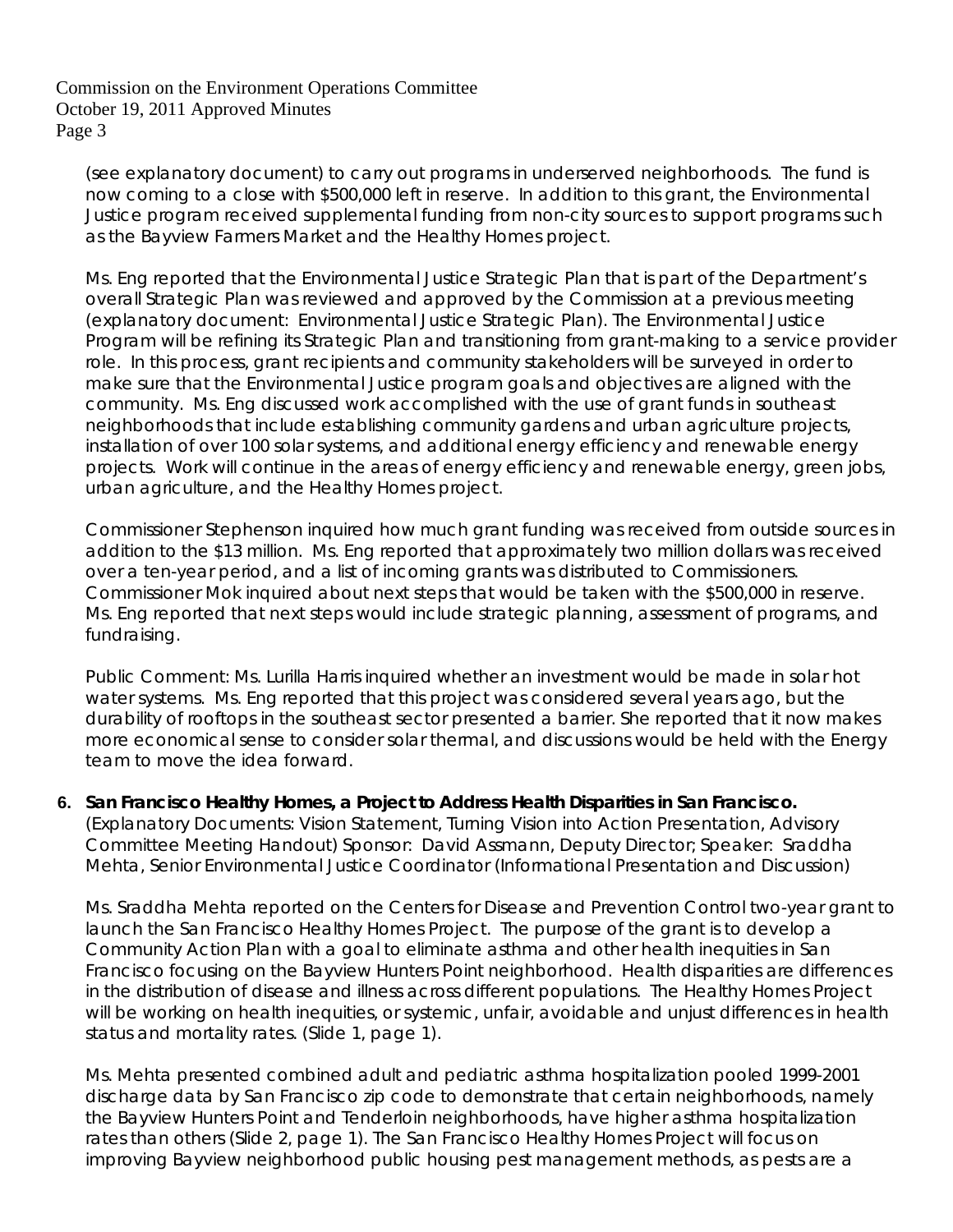major issue in public housing and both pests and pesticides are asthma triggers. She discussed the lower rate in life expectancy due to poverty in San Francisco County (Slide 3, page 2) and the framework for understanding health inequities (Slide 4, page 2). The Department's focus will be on neighborhood conditions, social, environmental, and economic factors that are the root causes of poor health outcomes. The Environmental Justice program currently focuses on these factors through its various projects and programs.

Ms. Mehta reported that the project will be using the Mobilizing for Action through Planning and Partnership (MAPP) step-by-step participatory approach to public health improvement and turning vision into action (Slide 6, page 3). The MAPP planning process steps were described (Page 4, Slide 7). She reported on outreach and source documents that were used to develop the vision statement. She reported that the grant is specifically to develop a Community Action Plan. Funding will then be identified to implement the Plan, and the Environmental Justice program will collect information to determine future goals.

Commissioner Mok inquired about the grant timeline. Ms. Mehta reported that the grant expires on September 30, 2012. The completion of the Community Action Plan is scheduled for August 2012, which allows for a month of evaluation and re-vetting the Plan with community groups at public meetings. The Commission will have an opportunity to review the Community Action Plan. Commissioner Stephenson inquired whether there would be a plan to measure success. Ms. Mehta reported that a requirement of the grant is to produce an evaluation plan of how to measure success.

Public Comment: Ms. Harris inquired about pest prevention methods in public housing and its effect on asthma and other health disparities. Ms. Mehta reported that cockroaches, their remains and feces, and rodent feces are asthma triggers and that cockroach exposure can also cause new asthma onset in children. The Toxics Reduction Program, with assistance from the Environmental Justice Program and other stakeholders, has been working on an Integrated Pest Management pilot project with the San Francisco Housing Authority at Sunnydale Public Housing to stop spraying pesticides in two buildings. The pilot has been successful in reducing the amount of pests.

Ms. Harris inquired whether there has been a reduction in disease. Ms. Mehta reported that it is difficult to assess the cause and effect in relation to a particular disease when there are so many contributing factors. Ms. Harris inquired whether the Housing Authority is willing to use less onerous methods of pest control. Ms. Cynthia Knowles, Department of the Environment Toxics Reduction program, reported that the IPM program can be more expensive initially with an overall better outcome. She discussed the Department's efforts to raise funds to help pilot the program for the Housing Authority, who are short on staff and funding for this type of program. Ms. Mehta reported that the San Francisco Healthy Homes project is planning to develop IPM plans for the Alice Griffith public housing site and will be using grant funds as an incentive to encourage the Housing Authority to expand and implement IPM at other sites.

**7. Department of the Environment's Website Redesign Update.** Sponsor: Melanie Nutter, Director; Speaker: David Assmann, Deputy Director (Informational Report and Discussion) Deputy Director Assmann reported that a soft launch for the website redesign project is scheduled for November and will be up and running before the end of the calendar year. In conjunction with this effort, work is in progress to replace the "ecofindeRRR" with a new regional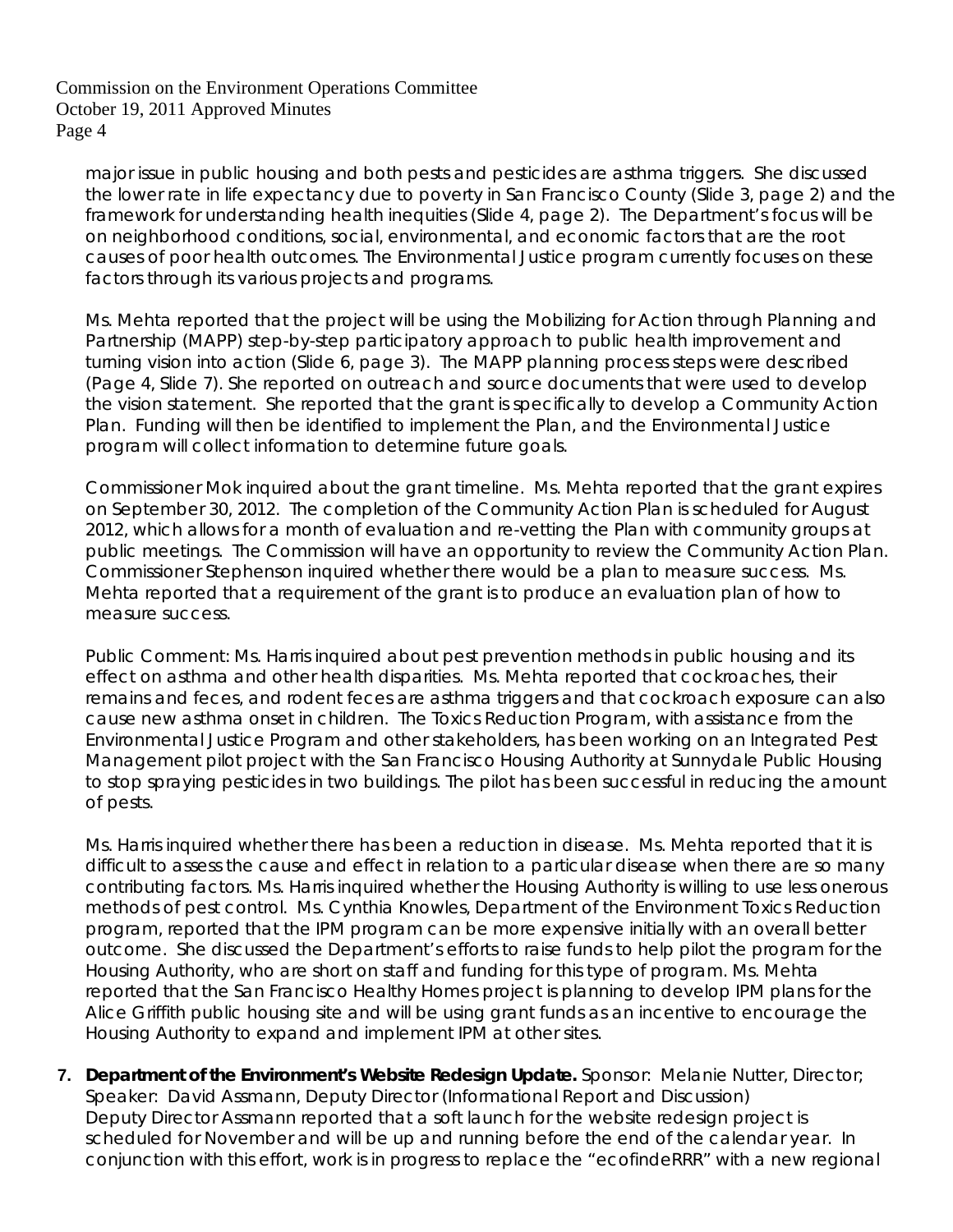database of five Bay Area counties. He reported that a team of in-house staff is working on the content, and an outside consultant is working on the architecture and design.

Commissioner Stephenson inquired whether the website will include interactive elements such as social networking. Deputy Director Assmann reported that the new site will be more interactive, allow for more feedback, have the ability to evolve, and be more easily updated. Commissioner Stephenson suggested that the site include an outreach and fundraising component. Deputy Director Assmann concurred and would research the possibility of including this component. Commissioner Mok suggested that the site include briefings in other languages. Deputy Director Assmann reported that it is a high priority to include as much information as possible in Spanish and Chinese. This agenda topic was continued to the next Operations Committee meeting in January to discuss the website launch.

**8. Department of the Environment Public Outreach Program Update.** Sponsor: Melanie Nutter, Director; Speaker: David Assmann, Deputy Director (Informational Report and Discussion)

Deputy Director Assmann reported that the Department is in the process of refilling five vacancies in the Public Outreach team. Applications are being reviewed and interviews are being held for the Program Manager, Grassroots Coordinator, Website Coordinator, and General Outreach positions. The Volunteer Coordinator position has been filled by Mr. Clark Hatchet. It is expected that all selections will be made by mid- to end of November, and all staff will be on board by midor end of December. Commissioner Stephenson inquired whether there would be salary savings reflected in the budget as a result of vacancies. Deputy Director Assmann reported that the budget includes a partial amount for attrition, and the rest would be carried over to next year's budget.

**9. Preliminary Discussion on the Department of the Environment's 2012-13 Draft Budget.** (Explanatory Documents: 2012-13 Personnel Costs Projections) Sponsor and Speaker: David Assmann, Deputy Director (Informational Report and Discussion)

Deputy Director Assmann reported that after a review of funding sources and expenses, projected personnel cost shortages have been identified in the Department's 2012-13 Fiscal Year Budget in the Clean Transportation, Energy, and Climate programs. A discussion was held on potential sources of funding that have been identified to meet shortages in addition to what has to be raised. The shortages are a result of a number of grants ending this year, most notably \$3 million in federal-stimulus funding. It was explained that funding has been identified or projected to be available for Transportation Demand Management, Green Building and Renewable Energy programs, and that Climate will be fundraising to meet its shortfall. The Energy shortfall has now been reduced to \$195,000 because of an agreement to allow grant funding to be transferred from professional services to personnel costs. It was reported that the appropriation for electric vehicle work ended in September of this year, so the biggest challenge at this time is identifying funding for electric vehicle and alternative fuels work. It was reported that the Zero Waste and Toxics Reduction programs are stable as a result of Impound Account funding. The Energy Watch program is self-funded, and the Environmental Justice Program has sufficient funding available for the next fiscal year.

Commissioner Stephenson inquired what percentage of the 2011 budget was stimulus funded. Deputy Director Assmann reported that \$3 million of an \$18 million Department budget was